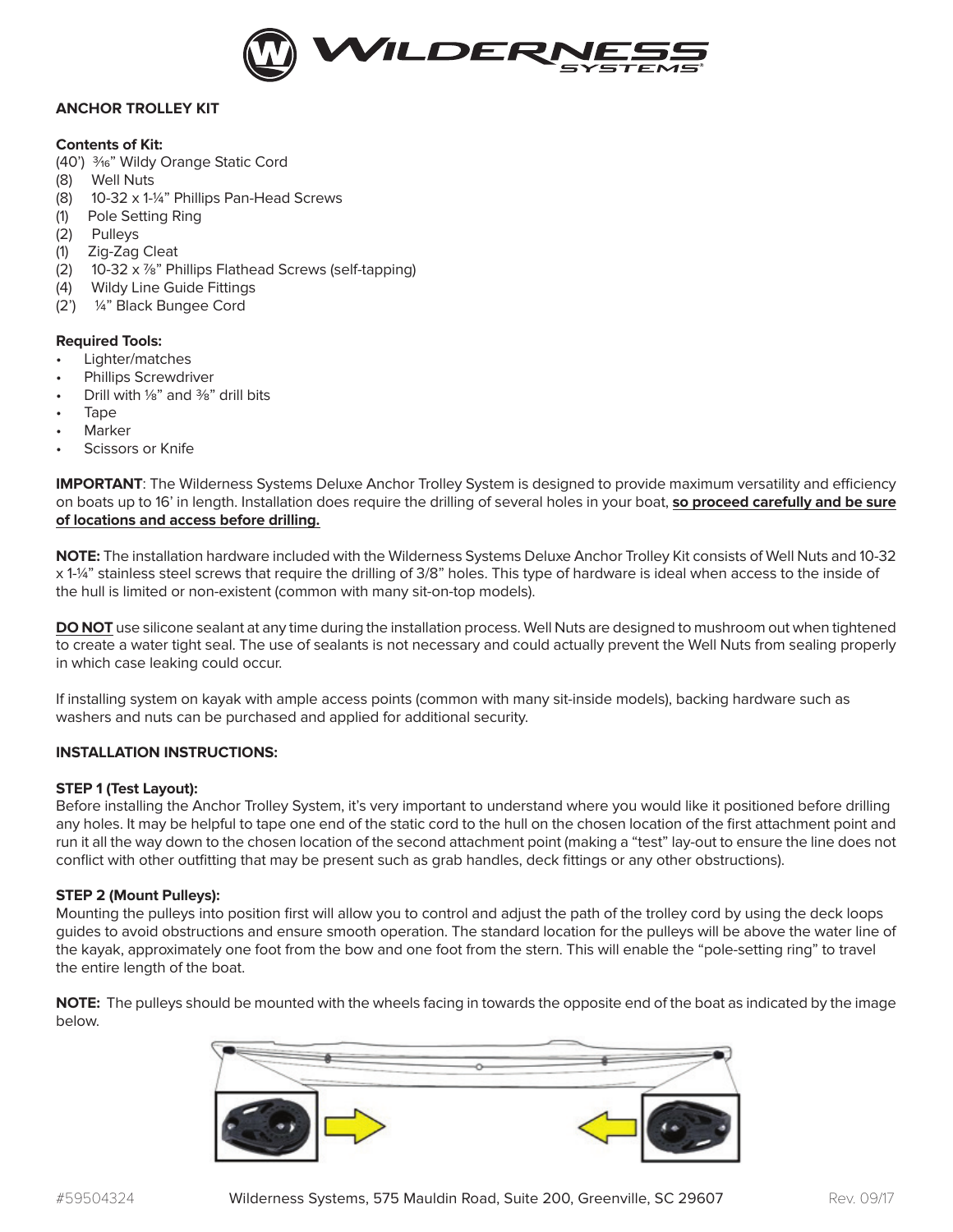- 1. Starting at either the bow or stern, hold one pulley in the desired position by hand and mark the mounting hole locations.
- 2. Next, remove pulley and use a 3/8" drill bit to drill out each mounting hole.



**NOTE:** The pulley mounting holes are small and can be difficult to mark. It's acceptable to use a smaller drill bit, such as 1/8 inch, to drill pilot holes while still holding the pulley in place. Just be careful not to damage the pulley while drilling.



3. Once both mounting holes have been drilled out with the 3/8" bit, insert Well Nut into each hole. Insert the small end first so that the rim of the "top hat" on the other end prevents the well-nut from going all the way through.



4. Finally, insert two 10-32 x 1-1/4" screws into each pulley and thread them into the Well Nuts. The Well Nut will mushroom out on the inside of the hull as the screws are tightened creating a firm hold and a water-tight seal.



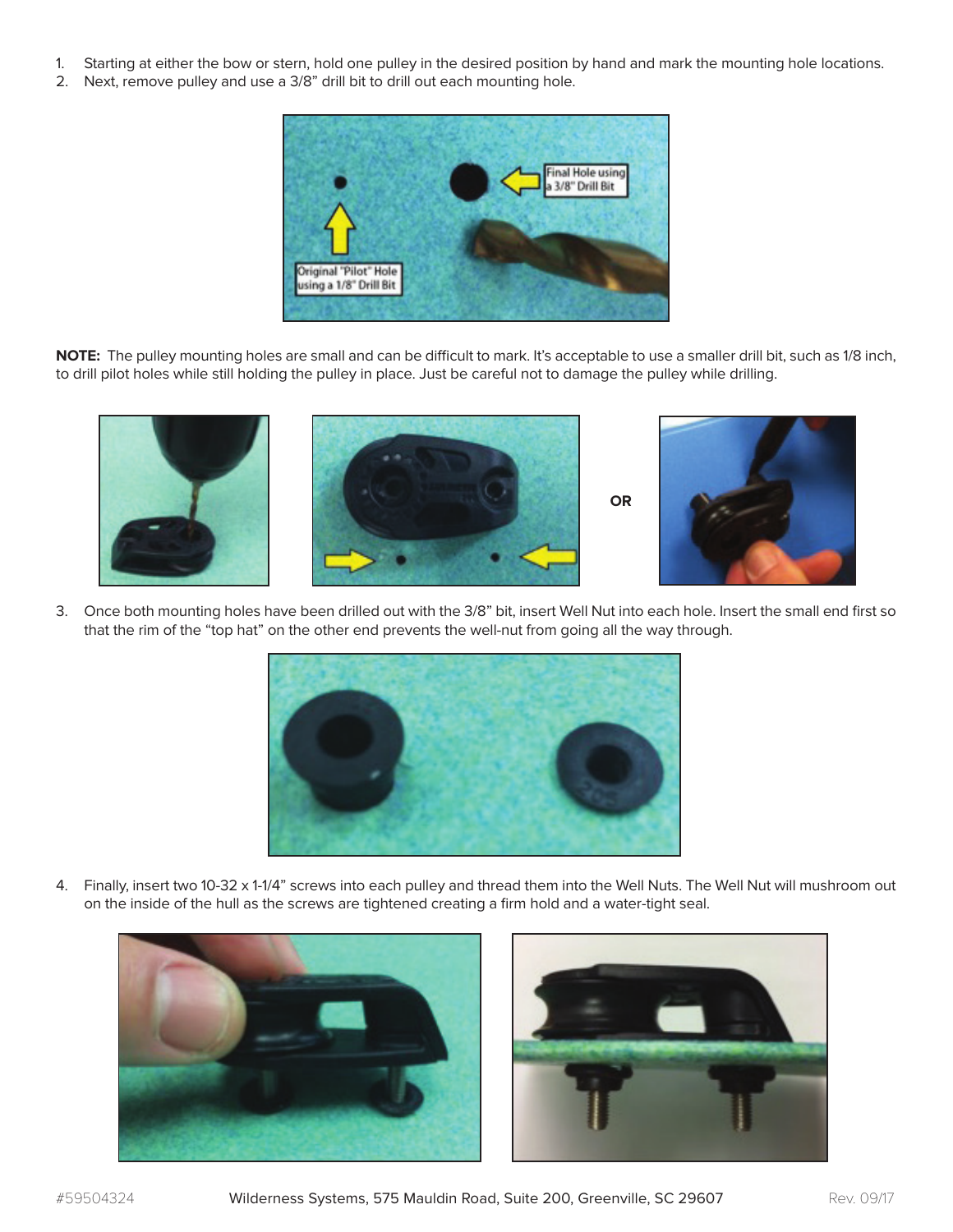**DO NOT** apply any form of silicone caulk to the Well Nuts during this process. The Well Nuts are designed to mushroom out as they compress to create a water-tight seal. The use of sealants is not necessary and could actually prevent the well-nuts from sealing properly in which leaking could occure.

**STEP 3 (Mount Line Guide Fittings):** The line guides hold the top cord in place to prevent it from slipping out of position when under tension.

**NOTE:** Your Anchor Trolley Kits comes with (4) "line guide" fittings but the quantity used will depend on the length of your kayak and/or personal preference regarding how you want your trolley system to function.

**IMPORTANT:** Line guide fittings should be positioned so that they run parallel with the kayak's hull and above the water line. Drilling and installing fittings below your kayak's water line will result in leaks and will allow water inside the hull.

- 1. With both pulleys installed, run your trolley line from the bow of your kayak to the stern (front to back) and remove any slack. This will allow you to see the path of your system and enable you to adjust using the "guide fittings."
- 2. Mark the drill points for each guide fitting based on the path you've chosen for your trolley cord to run along the side of your kayak.
- 3. Next, using the 1/8" bit, drill the mounting hole for each fitting, install a well-nut and then screw fitting down with 10-32 x 1-1/4" Pan-head Screws until snug.



# **STEP 4 (Install Trolley Line):**

- 1. Thread one end of the static line up through the bottom of one of the pulleys (bow or stern).
- 2. Next, run cord down the boat and through the top of the opposite pulley, threading it through the top half of each pad-eye along the way.
- 3. Then, pull both cord ends to remove the slack so that both ends are positioned around the center of the boat. This should position the Pole Ring on the bottom line of the trolley system once attached.



**STEP 5 (Attach Pole Ring):** The two loose/open cord ends should now be tied to the Pole Setting Ring to complete the trolley system ("Barrel" or "Palomar" knots are recommended).

- 1. First, tie one of the loose cord ends directly to Pole Ring.
- 2. Next, insert remaining loose cord end through ring and pull cord until desired amount of slack has been removed.
- 3. Once cord length for optimal system tension has been determined, cut excess cord, leaving enough extra for later adjustments just in case.
- 4. Finally, trim off excess cord and singe ends with lighter or matches to prevent fraying.